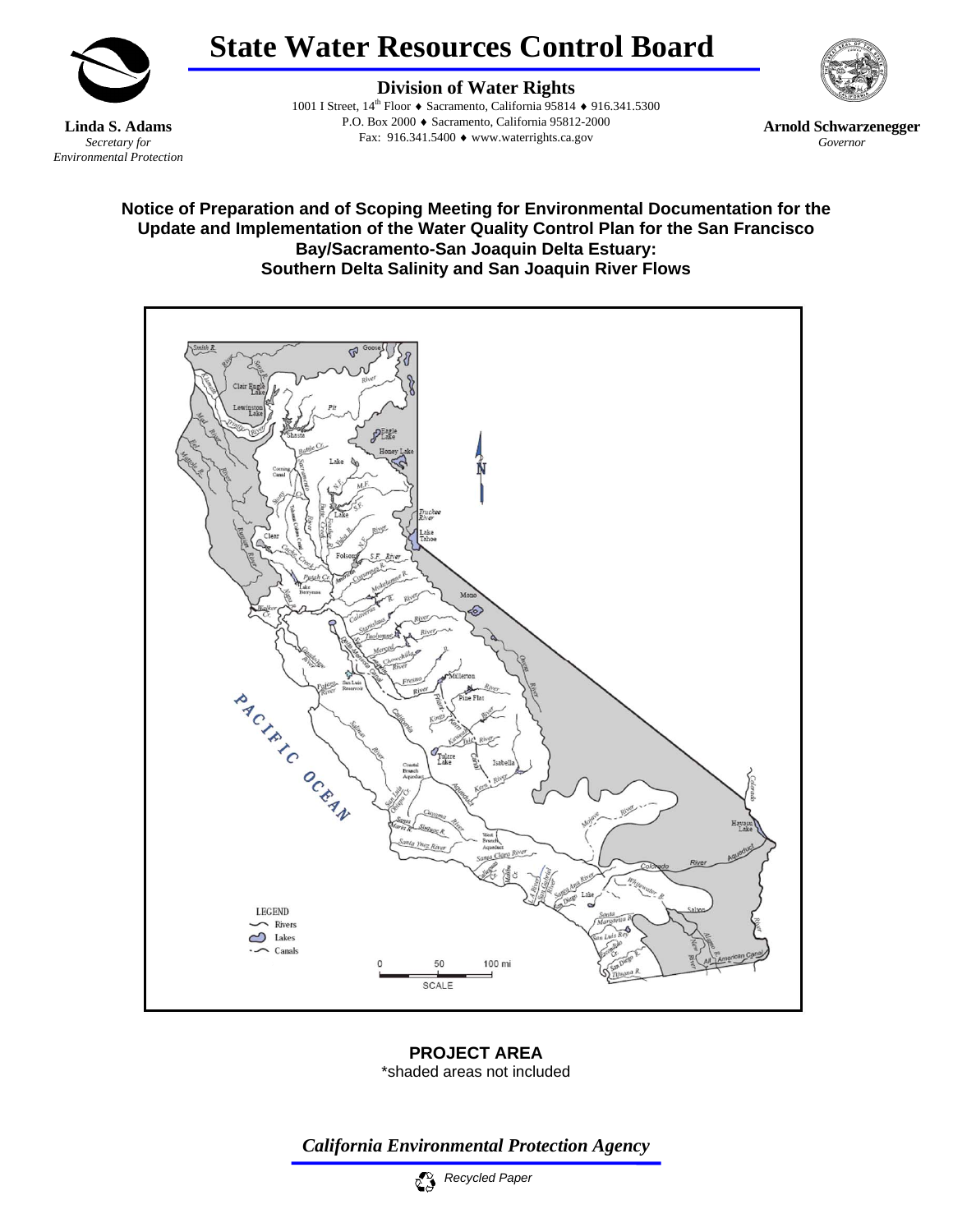#### **Notice of Preparation**

**To:** State Clearinghouse, Governor's Office of Planning and Research P.O. Box 3044 Sacramento, CA 95812-3044

#### **Subject: Notice of Preparation of Environmental Documentation**

| <b>Lead Agency:</b>    |                                            |
|------------------------|--------------------------------------------|
| Agency Name:           | <b>State Water Resources Control Board</b> |
| <b>Street Address:</b> | P.O. Box 2000                              |
| City/State/Zip:        | Sacramento, CA 95812-2000                  |
| Contact:               | <b>Anne Short</b>                          |
| Phone:                 | (916) 445-5997                             |
| Email:                 | AShort@waterboards.ca.gov                  |
|                        |                                            |

The State Water Resources Control Board (State Water Board or Board) will be the lead agency and will prepare environmental documentation for the potential update and changes to implementation of the Water Quality Control Plan for the San Francisco Bay/Sacramento-San Joaquin Delta Estuary (Bay-Delta) (Bay-Delta Plan). The Bay-Delta Plan identifies beneficial uses of the Bay-Delta, water quality objectives for the reasonable protection of those beneficial uses, and a program of implementation for achieving the water quality objectives. The proposed Project includes both: 1) the review and update of water quality objectives, including flow objectives, and the program of implementation in the Bay-Delta Plan; and 2) changes to water rights and water quality regulation consistent with the program of implementation. Accordingly, the environmental documentation will identify and evaluate the significant environmental impacts associated with potential changes to the Bay-Delta Plan and potential changes to water rights and other measures implementing the plan that may be needed to ensure the reasonable protection of beneficial uses in the Bay-Delta watershed. Through the environmental review process, the Board will identify possible ways to minimize the significant effects and describe a range of reasonable alternatives to the potential changes to the Bay-Delta Plan and its implementation through water rights and other measures.

The State Water Board will consult with responsible and trustee agencies and interested persons on all aspects of the update and implementation of the Bay-Delta Plan. The Board, however, has decided to begin preparing portions of the environmental documentation for this Project that pertain to southern Delta salinity and San Joaquin River flows now and will begin other portions of the environmental documentation as soon as additional information is available. Accordingly, at this time, the Board is only seeking comments from responsible and trustee agencies and interested persons concerning the scope and content of the environmental information to be included in the environmental documentation relating to these two particular components of the Bay-Delta Plan and their implementation:

- **Southern Delta salinity**
- **San Joaquin River flow objectives**

The Board will consult with public agencies and interested persons on other components of the project in the coming months, and will send out a supplemental notice requesting such consultation and providing an additional opportunity for public comment. For responsible and trustee agencies, the State Water Board needs to know the views of your agency as to the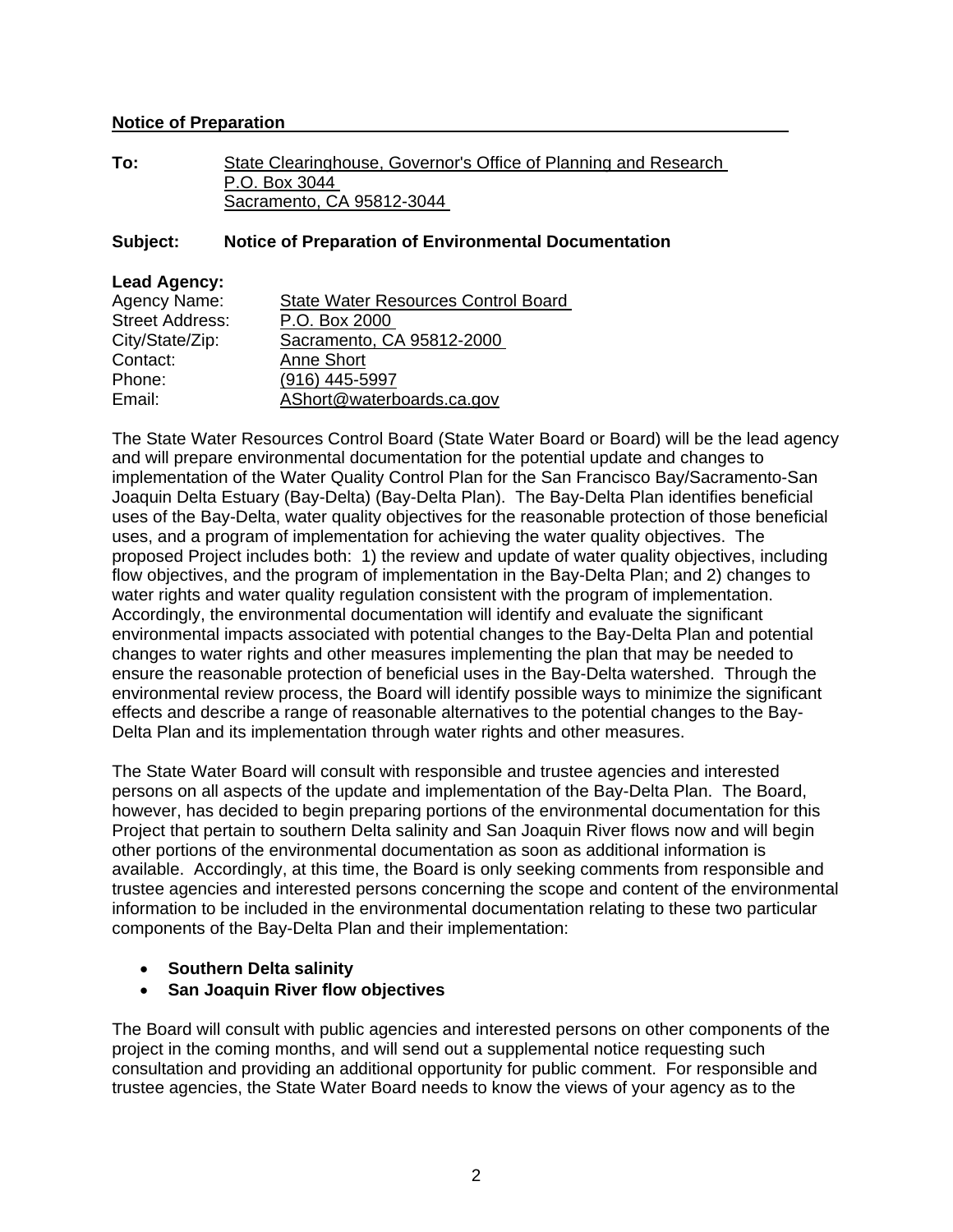scope and content of the environmental information that is germane to your agency's statutory responsibilities in connection with the proposed Project.

**Project Title:** Update and Implementation of the Water Quality Control Plan for the San Francisco Bay / Sacramento-San Joaquin Delta Estuary

**Project Location:** The location for this Project is the Bay-Delta watershed and its upstream tributaries and any reservoirs for which water may be used to meet the water quality objectives, including upstream reservoirs and San Luis Reservoir. The area of potential environmental effects encompasses most of the State, including: 1) the watershed of the Bay-Delta, 2) the Trinity River watershed from which water is diverted into the watershed of the Bay-Delta, and 3) areas receiving water exported from the Bay-Delta. A map of the Project area is shown on the first page of this notice.

**Project Description:** The proposed Project includes both: 1) the review and update of water quality objectives and the program of implementation in the Bay-Delta Plan and 2) changes to water rights and water quality regulation consistent with the program of implementation. Accordingly, the environmental documentation will identify and evaluate the significant environmental impacts associated with potential changes to the Bay-Delta Plan and potential changes to water rights and other measures implementing the plan that may be needed to ensure the reasonable protection of beneficial uses in the Bay-Delta watershed. Given the broad scope of this effort, at this point, the Board intends to stage its environmental review of the Bay-Delta Plan and water rights implementation for that plan. The State Water Board anticipates preparing substitute environmental documentation to support any water quality control plan updates, as appropriate and one or more Environmental Impact Reports (EIR) to support any water right decision(s) or order(s) that may be needed to support changes to water rights to implement any changes to the Bay-Delta Plan. The Board may alternatively choose to prepare one EIR to inform both the water quality control planning and water rights implementation described in this notice. The Board will provide additional notice once it decides on its approach.

#### **SCOPING MEETING AND COMMENT PERIOD**

A scoping meeting focused on potential changes to the southern Delta salinity and San Joaquin River flow objectives and their implementation, with opportunity to provide comments, will be held at the following location and time:

| Joe Serna California EPA Building<br>Sierra Hearing Room<br>1001   Street<br>Sacramento, CA 95814 | March 30, 2009, 1 p.m. to 5 p.m. |
|---------------------------------------------------------------------------------------------------|----------------------------------|
|---------------------------------------------------------------------------------------------------|----------------------------------|

A quorum of State Water Board members may be present at the scoping meeting. In order to allow adequate time for all presenters, time limits may be imposed on presentations. The meeting will be webcast live on the California Environmental Protection Agency's website at [www.calepa.ca.gov/broadcast/](http://www.calepa.ca.gov/broadcast/). The meeting will be documented with audio and visual recording.

As indicated above, once additional information is available regarding other potential changes to the Bay-Delta Plan and its implementation, the State Water Board will issue a supplemental notice of preparation (NOP) and conduct one or more additional scoping meetings.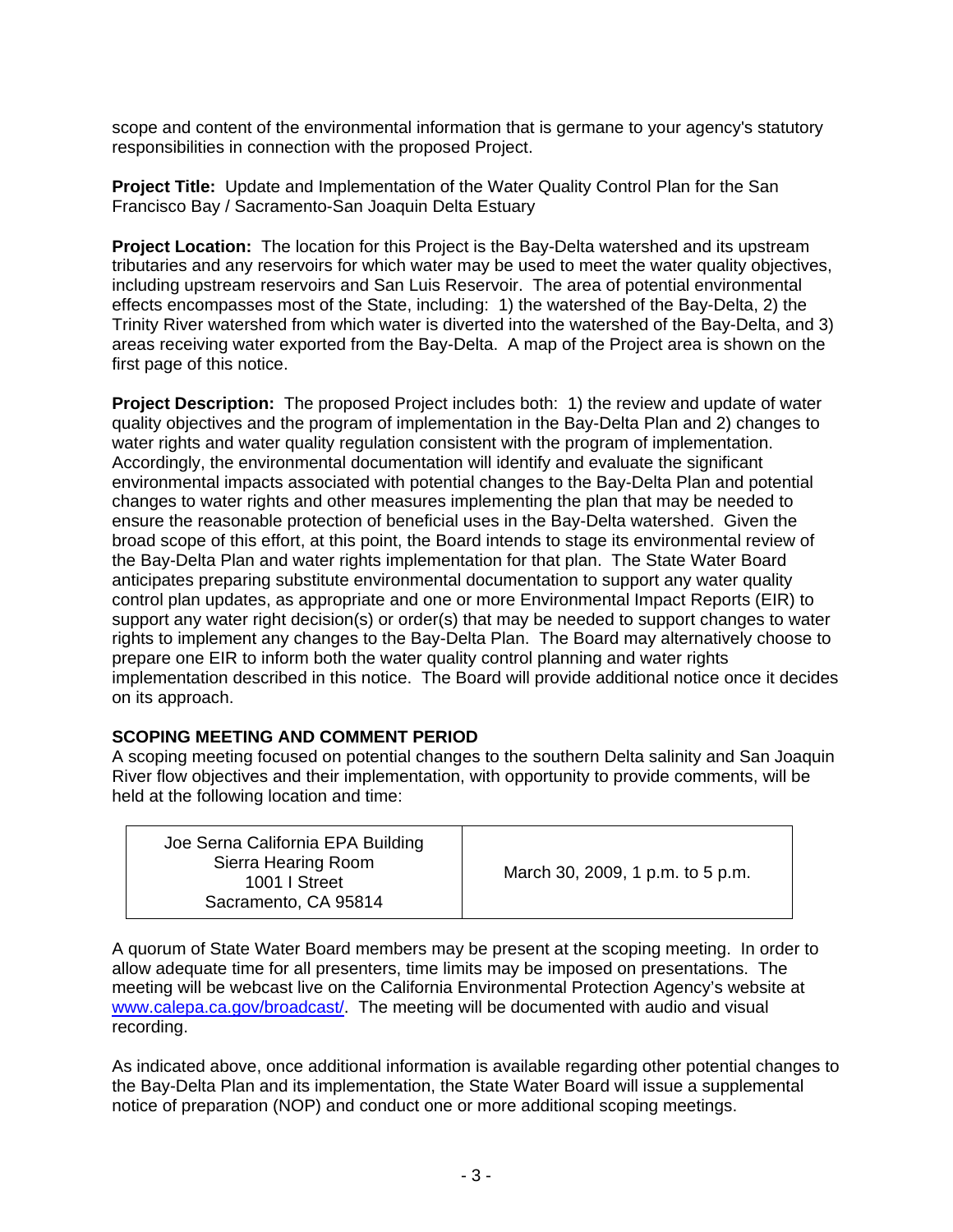Written comments must be received by or before **12:00 Noon on March 19, 2009,** and addressed to:

> Anne Short State Water Resources Control Board Division of Water Rights P.O Box 2000 Sacramento, CA 95812-2000

The State Water Board requests 15 copies of written comments. Comment letters are also requested to be submitted by email to: [Bay-Delta@waterboards.ca.gov](mailto:Bay-Delta@waterboards.ca.gov) (if less than 15 megabytes in total size). Please indicate the project you are commenting upon in the subject line: "Comment Letter – Southern Delta Salinity and San Joaquin River Flow NOP".

The remainder of this notice provides the following additional information:

- Overview of the California Environmental Quality Act (CEQA) and basin planning processes
- Background regarding the Project, southern Delta salinity, and San Joaquin River flows
- Potential environmental effects of the Project

There is no initial study.

## **PARKING, ACCESSIBILITY, AND SECURITY**

The attached maps show the location and parking for the Joe Serna Jr./Cal-EPA Building in Sacramento. The Joe Serna Jr./Cal-EPA Building is accessible to people with disabilities. Individuals who require special accommodations at the Joe Serna Jr./Cal-EPA Building are requested to contact Catherine Foreman, Office of Employee Assistance, at (916) 341-5881.

Due to enhanced security precautions at the Cal-EPA Headquarters Building, all visitors are required to register with security staff prior to attending any meeting. To sign in and receive a visitor's badge, visitors must go to the Visitor and Environmental Services Center, located just inside and to the left of the building's public entrance. Depending on their destination and the building's security level, visitors may be asked to show valid picture identification. Valid picture identification can take the form of a current driver's license, military identification card, or state or federal identification card. Depending on the size and number of meetings scheduled on any given day, the security check-in could take up to fifteen minutes. Please allow adequate time to sign in before being directed to the hearing.

February 13, 2009

canine Joursend

Date **Date** Jeanine Townsend Clerk to the Board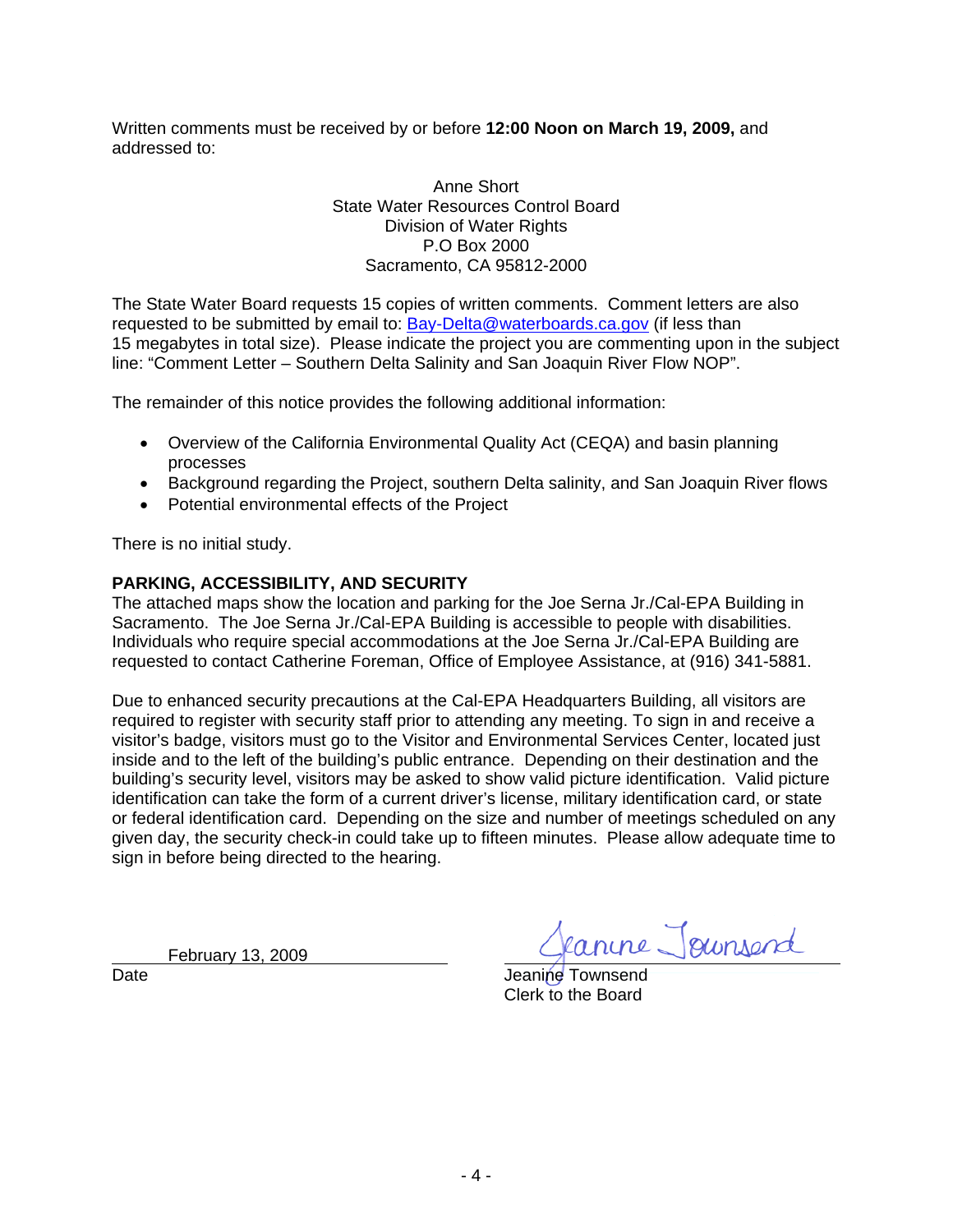## **OVERVIEW OF THE CALIFORNIA ENVIRONMENTAL QUALITY ACT AND BASIN PLANNING PROCESSES**

The State Water Board is initiating preparation of environmental documentation, including documentation pursuant to CEQA, Public Resources Code section 21000 et seq., regarding the environmental effects associated with potential changes to the Bay-Delta Plan and its implementation through water rights and other measures to ensure the protection of beneficial uses.

Under its authority to protect beneficial uses of water, the State Water Board adopted the 2006 Bay-Delta Plan on December 13, 2006. Pursuant to requirements of state and federal law, the Board initiated its periodic review of the Bay-Delta Plan in August 2008. It expects to conclude the review process in spring of 2009. Through the periodic review process, the Board will determine which issues it should consider for potential revisions to the Bay-Delta Plan. Board staff will then prepare any needed plan amendments or revise the entire plan as directed by the Board. At present, the Board has not made any decision whether to amend or adopt any objectives or the program of implementation. The basin plan amendment process and amendment of water rights to implement the plan require preparation of environmental documentation in accordance with CEQA. $1$ 

In both its water quality and environmental review processes, the State Water Board will consider information developed to inform other Bay-Delta related processes. The Bay Delta Conservation Plan (BDCP) is being developed through a voluntary collaboration of State, federal, and local agencies and Delta power plant owners under the State and federal endangered species acts and other laws. The purpose of the BDCP process is to develop nearterm and long-term measures to recover and restore at-risk species, primarily fisheries, in the Delta, while improving water supply reliability. The Department of Water Resources (DWR) and the federal lead agencies are preparing a joint Environmental Impact Statement (EIS)/EIR for the BDCP. The BDCP EIS/EIR will include analysis of the environmental impacts of improved water conveyance infrastructure for the State Water Project (SWP) and the Central Valley Project (CVP) and other habitat conservation measures that will be developed to advance the goals and objectives of the BDCP. Implementation of the BDCP will likely require changes to the 2006 Bay-Delta Plan and water rights implementing that plan. The State Water Board's review of the Bay-Delta Plan and its implementation and preparation of environmental documentation for this project will proceed concurrently with preparation of the BDCP EIS/EIR.

The State Water Board's review of the Bay-Delta Plan and its implementation and preparation of environmental documentation for that project will also proceed concurrently with the Central Valley Regional Water Quality Control Board's (Central Valley Water Board) environmental review for establishment of salinity standards and a Total Maximum Daily Load (TMDL) in the San Joaquin River upstream of Vernalis. The Central Valley Water Board's environmental document will include an analysis of the environmental impacts of establishing salinity standards to protect beneficial uses in the San Joaquin River from the Merced River confluence to Vernalis. These efforts may inform the State Water Board's Project and environmental review, depending on how the Central Valley Water Board's establishment of salinity standards results in changes that affect operations to meet Delta salinity objectives. To facilitate stakeholder participation in these concurrent projects, the scoping meeting for the Central

 $\overline{a}$ 

 $1$  This NOP initiates the CEQA consultation process, and should not be construed as the initiation of an adjudicative proceeding under the Administrative Procedure Act. (Cal. Code Regs., tit. 23, § 648.)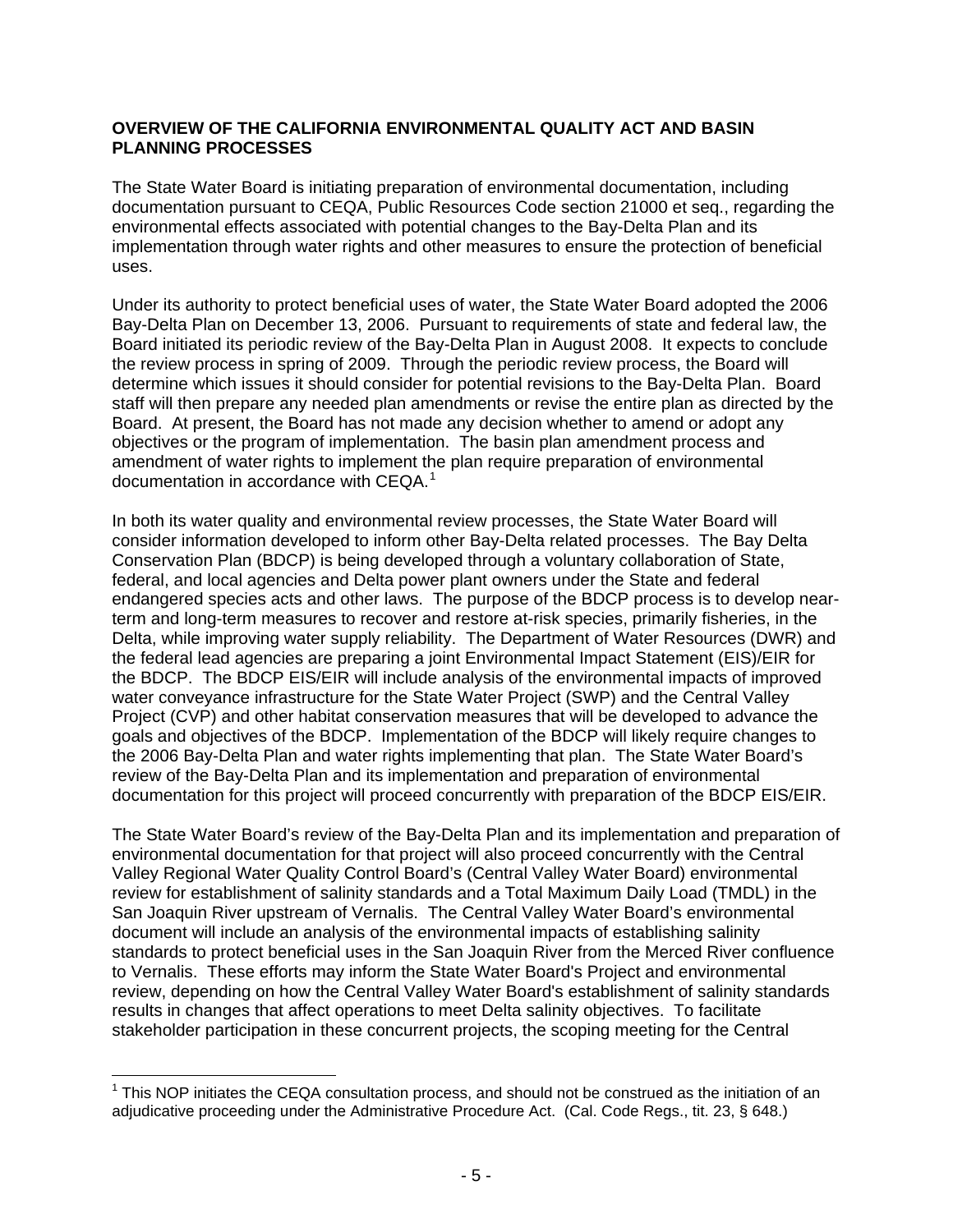Valley Water Board's project to establish salinity objectives and a TMDL for the San Joaquin River upstream of Vernalis will be held immediately before the scoping meeting for this Project.

The State Water Board proposes to refer to information developed during preparation of both the BDCP EIS/EIR and the Central Valley Water Board's environmental document, to the extent that those documents provide sufficient analysis and adequately disclose impacts associated with alternative objectives and implementation methodologies of carrying out the State Water Board's Project. If the documents are not adequate for this purpose, the State Water Board will determine whether additional analyses are appropriate, and if so, will prepare such analyses. Any final environmental document will reflect the independent judgment of the State Water Board.

As discussed above, at this point, the State Water Board may prepare one EIR for the update and implementation of the Bay-Delta Plan. However, given the broad scope of this effort and the interrelationship with other planning processes, the State Water Board anticipates it will stage components of its environmental review of the Bay-Delta Plan and the environmental review for potential changes to water rights and other measures needed to implement any revisions to the Bay-Delta Plan by preparing more than one environmental document. For example, work could be completed in four stages:

- 1) Bay-Delta Plan review and update of the San Joaquin River flow and southern Delta salinity objectives and their program of implementation
- 2) Amendment of water rights and other measures to implement the San Joaquin River flow and southern Delta salinity objectives
- 3) Review and update of other components of the Bay-Delta Plan and their program of implementation
- 4) Amendment of water rights and other measures to implement other components of the Bay-Delta Plan

This approach will provide the State Water Board with the flexibility to complete stages of the effort in a timely manner.

Section 21080.5 of the Public Resources Code provides that a regulatory program of a State agency shall be certified by the Secretary for Resources as being exempt from the requirements for preparing EIRs, negative declarations, and initial studies if the Secretary finds that the program meets the criteria contained in that code section. Pursuant to California Code of Regulations, title 14, section 15251, subd. (d), water quality control planning programs of the State Water Board and the Regional Water Quality Control Boards are Certified State Regulatory Programs. Accordingly, if the State Water Board decides to stage its environmental review, it may decide to prepare a substitute environmental document for changes to the Bay-Delta Plan, rather than including that review as part of an EIR in combination with potential changes to water rights and other measures implementing the Bay-Delta Plan.

If the State Water Board determines as part of or after its review of the Bay-Delta Plan that amendments to water rights or other measures are necessary, the State Water Board would then be required to prepare an EIR pursuant to CEQA prior to issuing a water right decision or order if it determines that the decision or order may have significant environmental effects that cannot be mitigated. The State Water Board anticipates that an EIR will be required to assign responsibility for implementation of any changes made to flow and flow-related water quality objectives.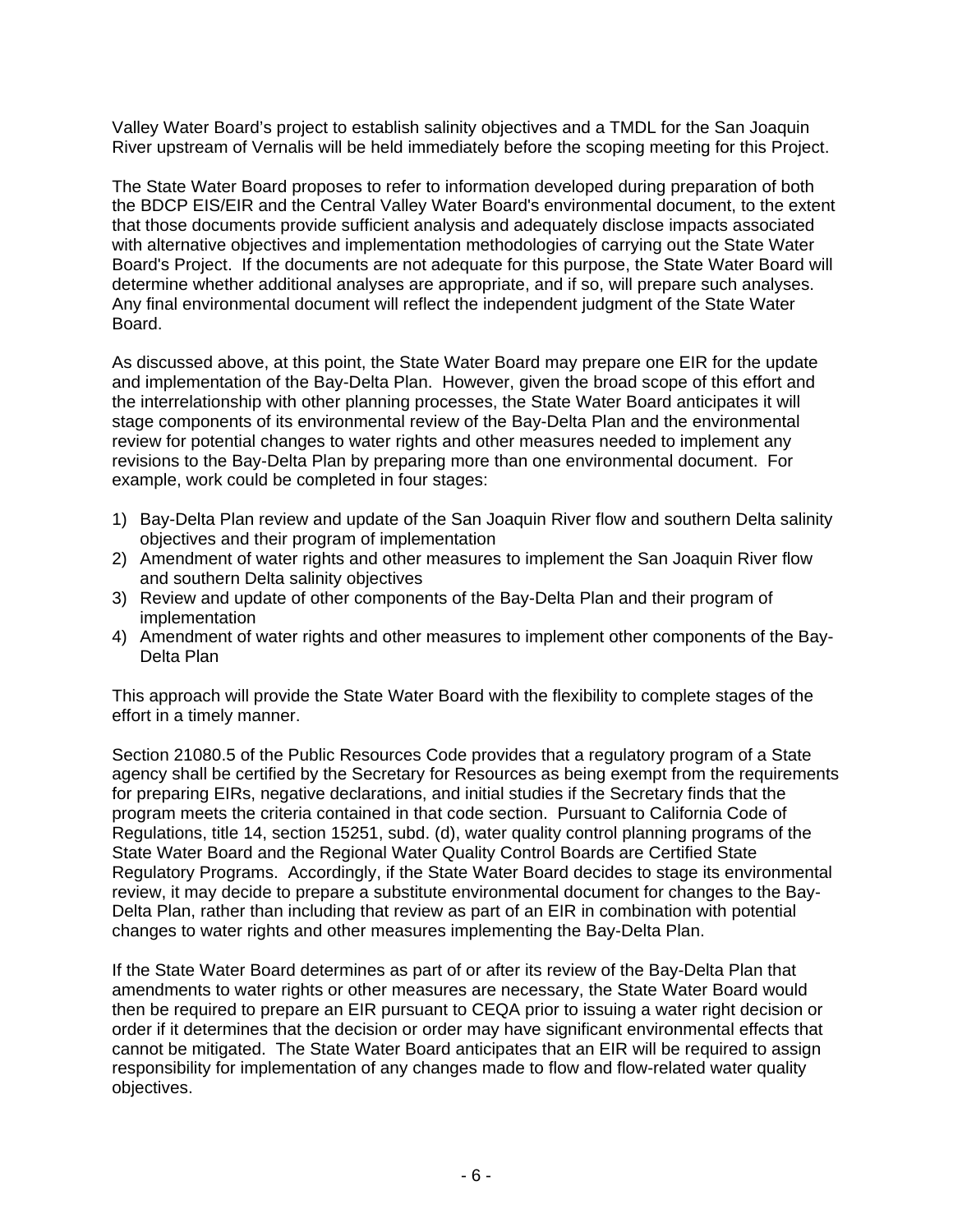Concurrent with the environmental review process, the State Water Board intends to hold water quality control planning staff workshops to receive information and discuss technical issues associated with southern Delta salinity and San Joaquin River flows. The first workshop to receive and discuss information on potential changes to the southern Delta salinity and San Joaquin River flow objectives and the program of implementation for those objectives will be held April 22, 2009. Additional information concerning this workshop is provided in the enclosed notice of public workshop. The State Water Board will also evaluate whether to hold an evidentiary hearing as part of this water quality control planning effort after preparation of environmental documentation. Additional information concerning this issue will be forthcoming.

## **BACKGROUND**

The 2006 Bay-Delta Plan was adopted in December of 2006 following a review of the 1995 Plan. While numerous potential issues were identified related to the 1995 Bay-Delta Plan, the State Water Board was concerned about the adequacy of scientific information available on which to base substantive changes to the water quality objectives or the program of implementation for those objectives. As a result, the State Water Board made minimal changes to the 1995 Bay-Delta Plan in the 2006 Bay-Delta Plan and identified a number of emerging issues associated with ecosystem health and other concerns to beneficial uses in the Bay-Delta. Those emerging issues include: 1) the pelagic organism decline; 2) climate change; 3) Delta and Central Valley salinity; and 4) San Joaquin River flows.

Since adoption of the 2006 Bay-Delta Plan, concerns related to protection of beneficial uses in the Bay-Delta have escalated. Central Valley salmonids have experienced significant declines at the same time various pelagic species continue to decline. These declines have led to litigation, court-imposed requirements, and additional endangered species act restrictions. In December of 2008, the U.S. Fish and Wildlife Service (USFWS) issued a revised biological opinion for delta smelt for operations of the CVP and SWP in the Delta. A revised biological opinion for listed chinook salmon, steelhead, and green sturgeon is expected to be issued by the National Marine Fisheries Service (NOAA Fisheries) by June of 2009. In February 2008, the California Fish and Game Commission (CFGC) accepted a petition to consider listing the longfin smelt as threatened or endangered. In November of 2008, CFGC re-adopted interim protection regulations to protect longfin smelt as a candidate for listing under the California Endangered Species Act. A final decision on the listing is expected in March of 2009.

The cumulative effects of these activities have restricted and will likely continue to significantly restrict diversions from the Delta by the CVP and SWP. At the same time, the State is also currently experiencing a deepening drought which is placing additional strain on water supplies and many species in the Bay-Delta.

Several efforts are currently underway to attempt to address concerns related to protection of beneficial uses in the Bay-Delta, water supply needs, and other issues. In 2006, Governor Schwarzenegger established the Delta Vision process to develop a durable vision for sustainable management of the Delta. The Delta Vision Committee submitted its final implementation plan to the Governor on recommended actions to how the Delta should be managed to fulfill its co-equal goals of water supply reliability and ecosystem restoration. As indicated above, the BDCP is being prepared to develop measures to recover and restore atrisk species in the Delta and improve SWP and CVP and other water supplies. A first draft of the BDCP is expected to be completed by the third quarter of 2009, with a draft EIS/EIR by the end of 2009 and completion of the BDCP planning process by 2010.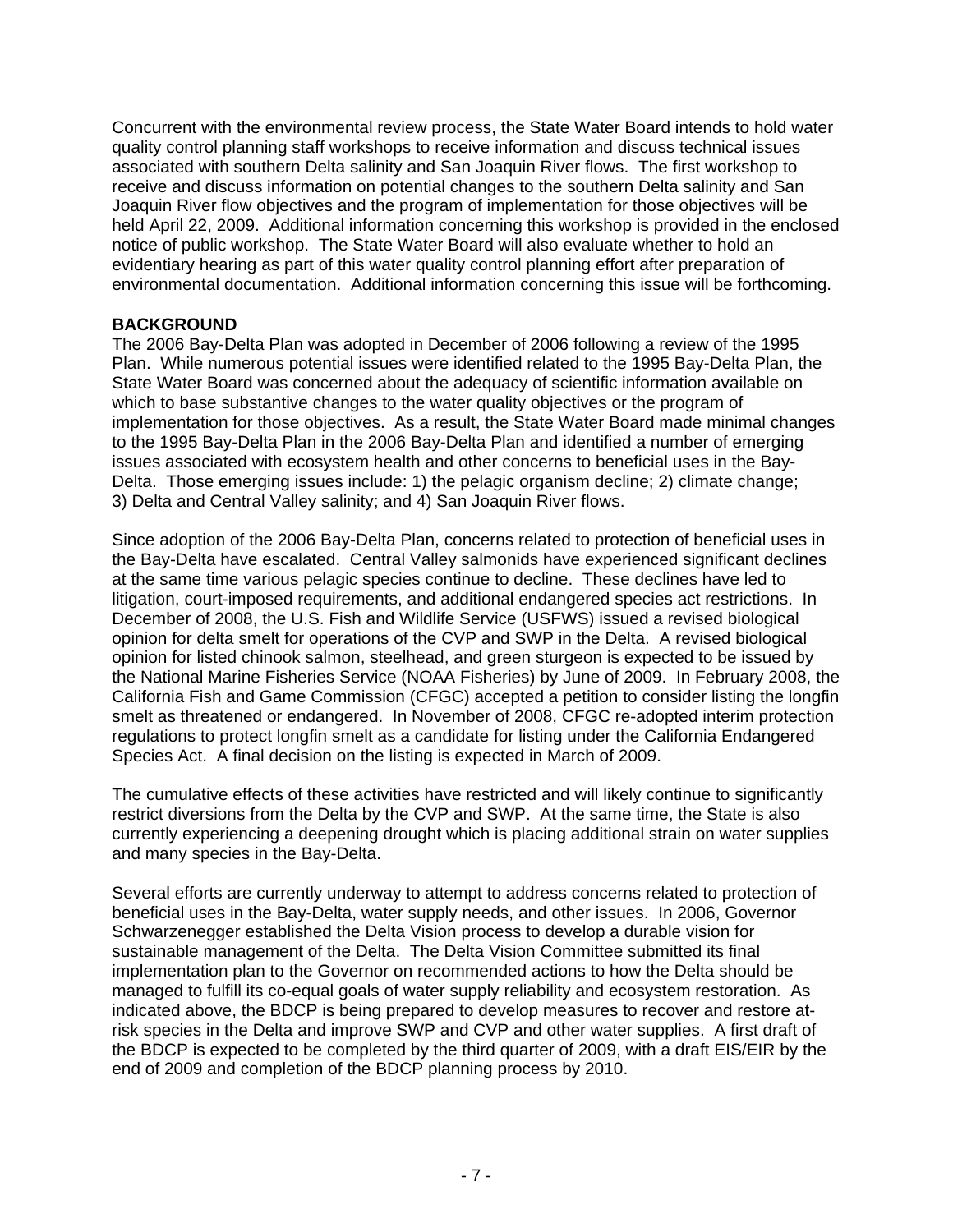## **Comprehensive Review of the Bay-Delta Plan**

In response to the ecosystem and water supply concerns in the Bay-Delta, in July of 2008, the State Water Board adopted a Strategic Workplan for activities by the State Water Board, Central Valley Water Board, and San Francisco Bay Water Board to protect beneficial uses in the Bay-Delta. Among other activities, the Strategic Workplan calls for a comprehensive review of the 2006 Bay-Delta Plan, water rights, and other requirements to protect fish and wildlife beneficial uses, including any changes to the Bay-Delta Plan or water rights that may be needed to accomplish the BDCP. The Workplan also calls for review of the southern Delta salinity and San Joaquin River flow objectives included in the 2006 Bay-Delta Plan.

On August 29, 2008, the State Water Board issued a public notice initiating periodic review of the 2006 Bay-Delta Plan and soliciting comments on elements of the 2006 Bay-Delta Plan that may need amendment (other than southern Delta salinity and San Joaquin River flows since the State Water Board had already decided to undertake a review of these objectives), or new elements that should be added, or whether the entire plan should be revised. The State Water Board held a workshop in October 2008, to receive additional public comments. State Water Board staff is currently preparing a draft periodic review staff report for public review and comment recommending which elements of the 2006 Bay-Delta Plan should be reviewed further to determine what, if any, changes should be made to the plan. The draft periodic review staff report will be released during the first quarter of 2009. Following public comment, the State Water Board will provide direction on what, if any, changes should be made to the periodic review staff report. The State Water Board then will consider adoption of the periodic review staff report in late spring or early summer of 2009. Following adoption, a supplemental NOP will be issued for any additional elements of the Bay-Delta Plan that will be considered for potential amendment and State Water Board staff will begin preparing any needed draft basin plan amendments or a new Bay-Delta Plan concurrent with any needed water rights decision or other measures needed to implement any changes to the Bay-Delta Plan.

#### **Southern Delta Salinity**

Salinity concerns in the southern Delta have existed since the 1940s as a result of the following factors: upstream depletions of water; salts imported to the San Joaquin Basin in irrigation water; municipal discharges; subsurface accretions from groundwater; tidal actions; diversions of water by the SWP, CVP, and local water users; channel capacity; and discharges of landderived salts, primarily from agricultural drainage. The factors listed above affect salinity in various areas of the southern Delta to different degrees depending on location, flow conditions, and other factors. The southern Delta salinity objectives (measured as electrical conductivity or EC) are intended to protect southern Delta agricultural uses from the adverse effects of salinity. The Bay-Delta Plan includes salinity objectives for the protection of agriculture in the southern Delta at four compliance locations including: the San Joaquin River at Vernalis; the San Joaquin River at Brandt Bridge; Old River near Middle River; and Old River at Tracy Road Bridge (the last three locations are known as the interior southern Delta compliance locations).

The State Water Board established the current southern Delta salinity objectives in the 1978 Water Quality Control Plan for the Delta and Suisun Marsh (1978 Delta Plan). The approach used in developing the objectives involved an initial determination of the water quality needs of significant crops grown in the area, the predominant soil type, and irrigation practices in the area. In addition, the extent to which these water quality needs would be satisfied under "without project" (without the SWP and CVP) conditions was also considered. The State Water Board based the southern Delta EC objectives on the calculated maximum salinity of applied water which sustains 100 percent yields of two important salt sensitive crops grown in the southern Delta (beans and alfalfa) in conditions typical of the southern Delta. The State Water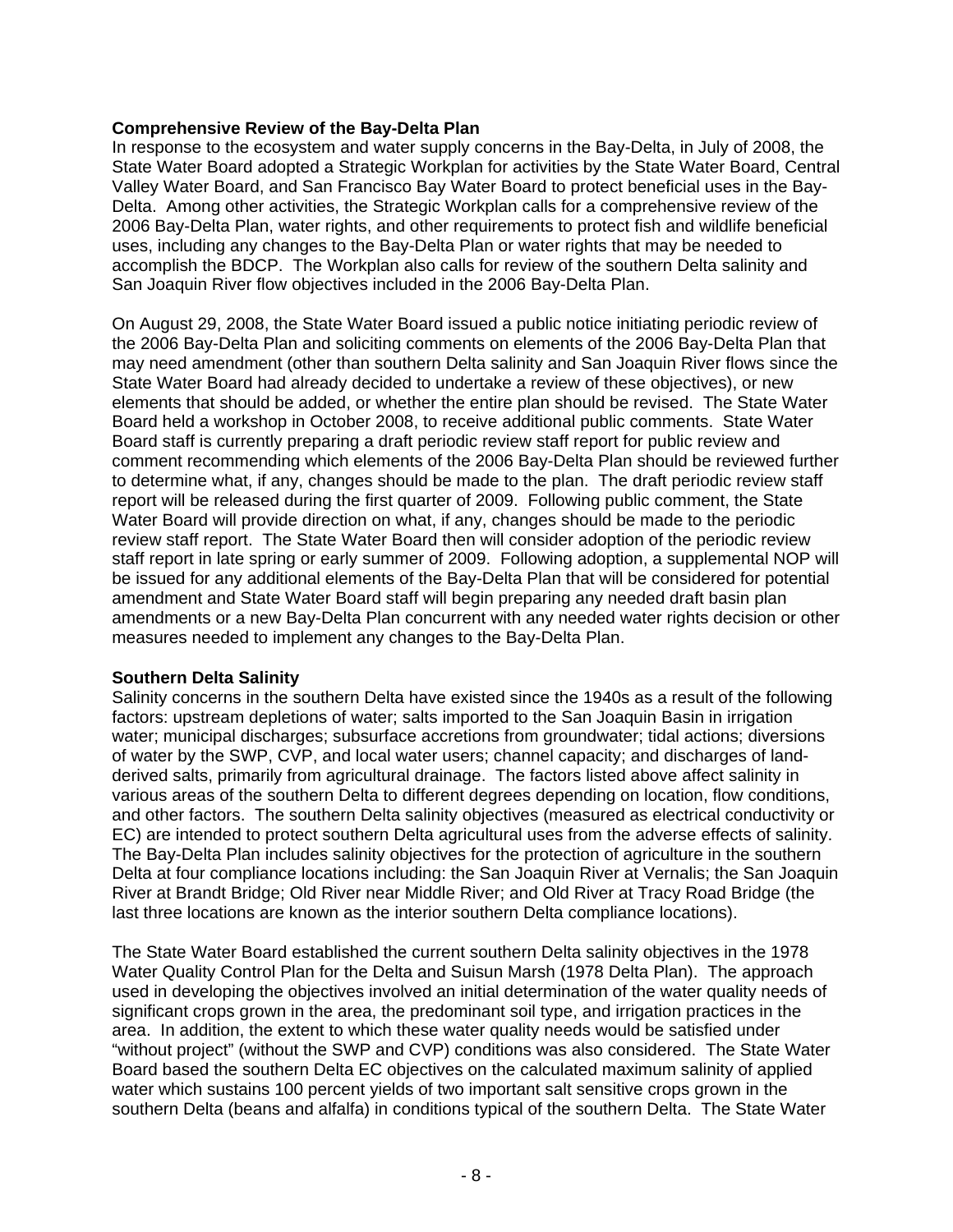Board set an objective of 0.7 millimhos per centimeter (mmhos/cm) EC during the summer irrigation season (April 1 through August 31) based on the salt sensitivity and growing season of beans and an objective of 1.0 mmhos/cm EC during the winter irrigation season (September 1 through March 31) based on the growing season and salt sensitivity of alfalfa during the seedling stage.

In the 1978 Delta Plan, the State Water Board found that the most practical solution for longterm protection of southern Delta agriculture was construction of physical facilities to provide adequate circulation and substitute supplies. The facilities have not been constructed to date, and the likelihood of their construction is uncertain due to endangered species concerns. The southern Delta salinity objectives were not substantively changed in the 2006 Bay-Delta Plan due to the fact that adequate scientific information was not available on which to base changes. However, as mentioned above, the State Water Board identified Delta and Central Valley salinity as an emerging issue and cited its pending effort to evaluate the southern Delta salinity objectives and their implementation as part of its larger salinity planning endeavor. Accordingly, in January 2007, the State Water Board held a workshop on the southern Delta salinity objectives and discussed whether and how to study sources and effects of salinity, and methods for its control in the southern Delta. The State Water Board and its staff held several follow-up meetings related to this issue. The State Water Board has also contracted through DWR to have an agricultural water management consultant review the existing science regarding irrigation salinity needs in the southern Delta and make recommendations regarding whether the science on which the objectives were based is accurate, or if additional studies should be conducted related to this issue. In addition, State Water Board staff is working with DWR modelers to analyze water supplies needed to meet the current objectives with dilution flows.

## **San Joaquin River Flows**

The State Water Board first established the flow objectives for the San Joaquin River at Vernalis in the 1995 Bay-Delta Plan to protect fish and wildlife beneficial uses. The State Water Board set different objectives for three time periods: February through June, excluding April 15 through May 15 (spring flows); April 15 through May 15 (pulse flows); and October (fall flows). The spring flows are intended to provide minimum net downstream freshwater flows in the San Joaquin River to address habitat concerns from reduced flows and water quality degradation. The pulse flows were principally developed to aid in cueing chinook salmon smolt outmigration from the San Joaquin River. The fall flows were developed to provide attraction flows for adult salmon returning to the watershed to spawn. These objectives were based on the limited scientific information available at the time. The spring flow and pulse flow objectives include two levels for each time period. The trigger for the higher flow is based, in part, on hydrological conditions in the Sacramento River watershed that may be very different than those in the San Joaquin River watershed.

In State Water Board Decision 1641 (D-1641), the State Water Board implemented the spring flow objectives and fall flow objectives by requiring the U.S. Bureau of Reclamation to meet the objectives. In order to obtain additional scientific information on which to base the objectives, in D-1641 the State Water Board also approved conducting the Vernalis Adaptive Management Plan (VAMP) experiment proposed in the San Joaquin River Agreement (SJRA), in lieu of meeting the pulse flow objectives included in the 1995 Bay-Delta Plan, until 2012. Since implementation of the San Joaquin River flow objectives (beginning prior to the recent decline in Central Valley salmon), salmonid runs in the watershed have declined. Conditions related to the pelagic organism decline, fish availability for study purposes, hydrology, and other issues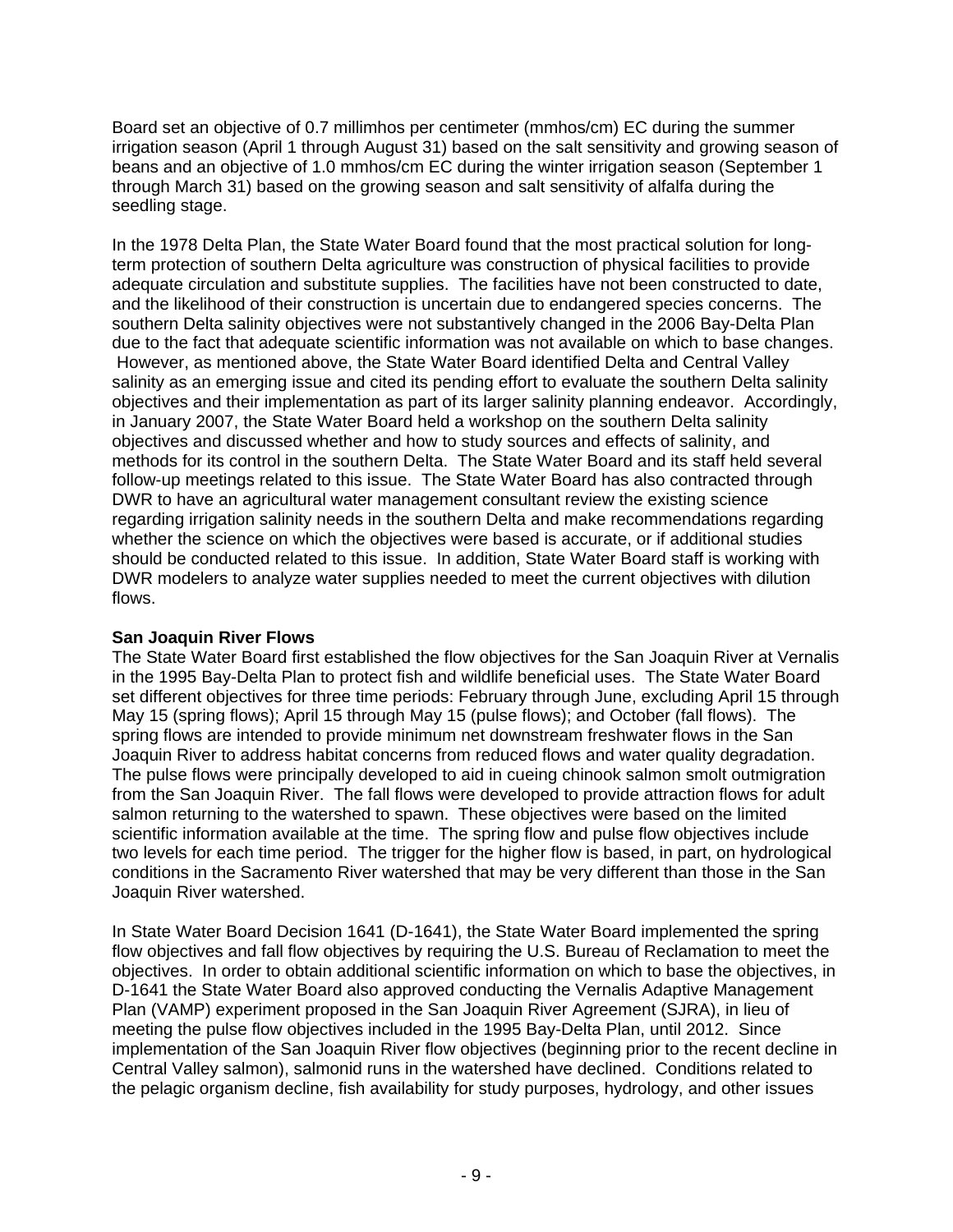have also complicated conduct of the VAMP and required major modifications to the study design that compromise the comparability of the study data.

In the 2006 Bay-Delta Plan, the program of implementation was changed to allow for the ongoing staged implementation of the pulse flow objectives through the VAMP until the end of 2011. As mentioned previously, the State Water Board also identified San Joaquin River flows as an emerging issue requiring additional consideration. In addition to concerns regarding the protection of salmonids, the 2006 Bay-Delta Plan identifies the effect of San Joaquin River flows on pelagic organisms as an issue warranting further consideration. In September of 2008, the State Water Board held a workshop to consider a salmon escapement model prepared by DFG to assist in determining flow needs on the San Joaquin River and other pertinent information. DFG is currently working on additional refinements to the model. In addition, a technical review of the VAMP is expected later this year.

# **POTENTIAL ENVIRONMENTAL EFFECTS**

The State Water Board will evaluate the Project's potential environmental effects on the following areas:

- Species listed pursuant to the State and Federal Endangered Species Acts
- Aquatic Biological Resources
- Wetlands and Terrestrial Habitat
- Surface Hydrology including Water Rights
- Groundwater Hydrology
- Geology and Soils
- Water Quality
- Seismic Stability
- Aesthetics
- Air Quality, Including Greenhouse Gas Emissions
- Land Use (e.g. Urban, Agricultural and Industrial Uses)
- Historic and Cultural Resources
- Environmental Health and Safety
- Public Services and Utilities
- Energy and Natural Resources
- Recreation
- Population/Housing
- Transportation/Traffic

Comments on the NOP, comments from the scoping meetings, and ensuing analyses may identify additional environmental resources to be evaluated. At present, sufficient information is not available to enable the State Water Board to determine the detailed scope and significance of the effects related to this Project.